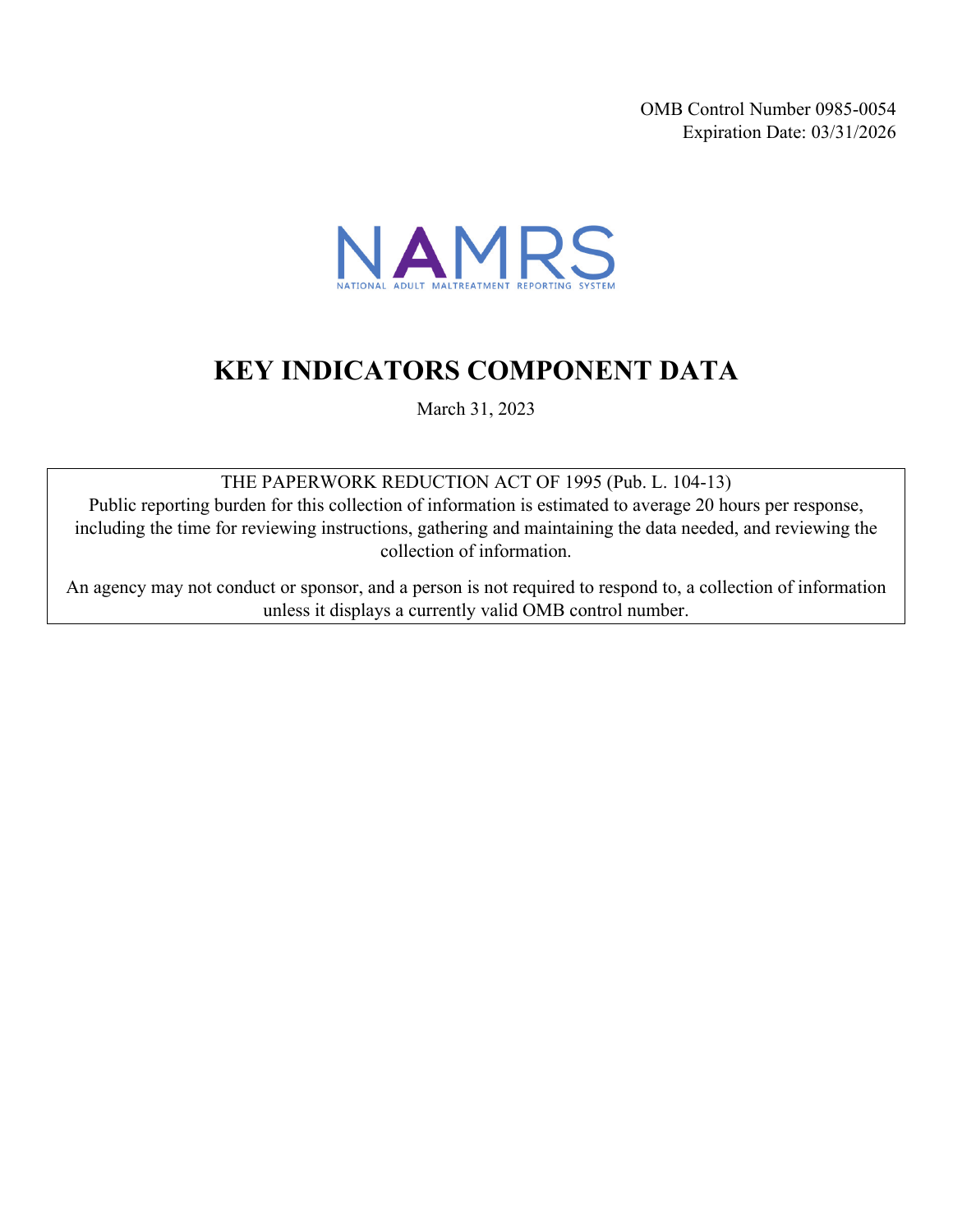*The Key Indicators Component data will be entered directly onto an online form on the NAMRS website on an annual basis. The reporting period is the federal fiscal year (October–September). This component includes aggregated counts of key statistics and is submitted only by those states that cannot submit the Case Component.* 

| Element<br>Category/No.         | <b>Element Name</b>      | <b>Element Description/</b><br><b>Categories</b>                                                            | <b>Required</b> | <b>Field Entry</b><br>Format | <b>Instructions</b>                                                                                                                                                                                                                                                                                                                                                                                                                                                                                                           |
|---------------------------------|--------------------------|-------------------------------------------------------------------------------------------------------------|-----------------|------------------------------|-------------------------------------------------------------------------------------------------------------------------------------------------------------------------------------------------------------------------------------------------------------------------------------------------------------------------------------------------------------------------------------------------------------------------------------------------------------------------------------------------------------------------------|
| Investigations<br><b>Closed</b> |                          |                                                                                                             |                 |                              |                                                                                                                                                                                                                                                                                                                                                                                                                                                                                                                               |
| K <sub>1</sub>                  | Investigations<br>Closed | Number of investigations closed<br>during the reporting period.                                             | Yes             | Numeric - 10<br>integers     | Investigation could have been<br>received in previous reporting<br>period, but must have been<br>closed during current<br>reporting period. Closed<br>investigations include those<br>completed and resulted in a<br>finding (e.g., substantiated,<br>unsubstantiated). Closed<br>investigations also include<br>those where the investigation<br>was not completed due to<br>reasons such as client<br>refused services. Do not<br>include investigation closed<br>due to administrative reasons<br>such as opened in error. |
| K1.1                            | Comment                  | Provide additional information on<br>the number of investigations<br>closed during the reporting<br>period. | No              | Text - 5,000<br>characters   |                                                                                                                                                                                                                                                                                                                                                                                                                                                                                                                               |

#### **Table 1–Investigations**

#### **Table 2–Clients**

| <b>Element</b>     | <b>Element Name</b>                         | <b>Element Description/</b>                                                                                       | <b>Required</b> | <b>Field Entry</b>         | <b>Instructions</b>            |
|--------------------|---------------------------------------------|-------------------------------------------------------------------------------------------------------------------|-----------------|----------------------------|--------------------------------|
| Category/No.       |                                             | <b>Categories</b>                                                                                                 |                 | Format                     |                                |
| <b>Clients who</b> |                                             |                                                                                                                   |                 |                            | Count each client in each      |
| received           |                                             |                                                                                                                   |                 |                            | investigation. If a client was |
| investigations     |                                             |                                                                                                                   |                 |                            | the subject of two             |
|                    |                                             |                                                                                                                   |                 |                            | investigations, count twice.   |
| K <sub>2</sub>     | Clients who<br>received an<br>investigation | Number of clients involved in an<br>investigation that was closed or<br>completed during the reporting<br>period. | Yes             | Numeric - 10<br>integers   |                                |
| K2.1               | Comment                                     | Provide additional information on<br>how number of clients was<br>determined.                                     | N <sub>o</sub>  | Text - 5,000<br>characters |                                |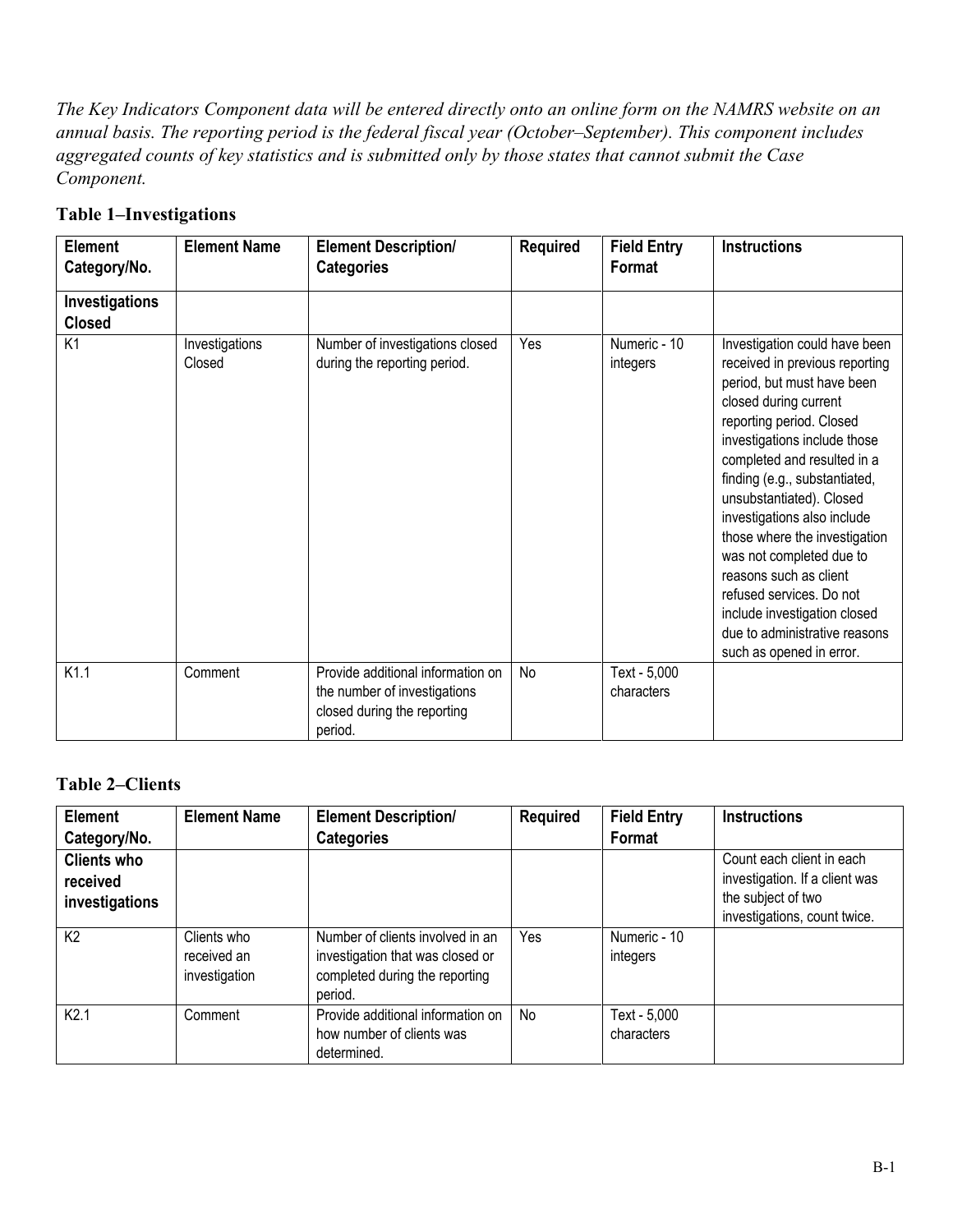| Element                | <b>Element Name</b> | <b>Element Description/</b>                             | <b>Required</b> | <b>Field Entry</b>       | <b>Instructions</b>            |
|------------------------|---------------------|---------------------------------------------------------|-----------------|--------------------------|--------------------------------|
| Category/No.           |                     | <b>Categories</b>                                       |                 | Format                   |                                |
| <b>Clients who</b>     |                     |                                                         |                 |                          | Count each client once for     |
| received               |                     |                                                         |                 |                          | each investigation in which    |
| interagency            |                     |                                                         |                 |                          | he/she received one or more    |
| coordination           |                     |                                                         |                 |                          | interagency coordination       |
|                        |                     |                                                         |                 |                          | activities.                    |
|                        |                     |                                                         |                 |                          |                                |
|                        |                     |                                                         |                 |                          |                                |
| K <sub>3</sub>         | Clients who         | Number of clients referred to an                        | No              | Numeric - 10             | Examples of agencies include   |
|                        | received            | agency in which an interagency                          |                 | integers                 | law enforcement or             |
|                        | interagency         | coordination was part of the                            |                 |                          | prosecutorial offices.         |
|                        | coordination        | investigation.                                          |                 |                          | protection and advocacy or     |
|                        |                     |                                                         |                 |                          | Client Advocacy Program        |
|                        |                     |                                                         |                 |                          | (CAP), state licensing agency, |
|                        |                     |                                                         |                 |                          | State Medicaid Fraud Control   |
|                        |                     |                                                         |                 |                          | Unit (MFCU), and Long Term     |
| K <sub>3.1</sub>       | Comment             | Provide additional information on                       | No              | Text - $5,000$           | Care Ombudsman Program.        |
|                        |                     | how number of clients who                               |                 | characters               |                                |
|                        |                     | received interagency                                    |                 |                          |                                |
|                        |                     | coordination was determined.                            |                 |                          |                                |
| <b>Clients by case</b> |                     |                                                         |                 |                          | This includes the number of    |
| closure reason         |                     |                                                         |                 |                          | clients by case closure reason |
|                        |                     |                                                         |                 |                          | whose case was closed for a    |
|                        |                     |                                                         |                 |                          | specific reason.               |
|                        |                     |                                                         |                 |                          |                                |
|                        |                     |                                                         |                 |                          | A client is counted for each   |
|                        |                     |                                                         |                 |                          | case closure. There can only   |
|                        |                     |                                                         |                 |                          | be one primary case closure    |
|                        |                     |                                                         |                 |                          | reason per client per case.    |
| K4.1                   |                     | Investigation completed                                 | <b>No</b>       | Numeric - 10             |                                |
| K4.2                   |                     |                                                         | No              | integers<br>Numeric - 10 |                                |
|                        |                     | Investigation completed and<br>protective services case |                 |                          |                                |
|                        |                     | completed                                               |                 | integers                 |                                |
| K4.3                   |                     | Investigation unable to be                              | No              | Numeric - 10             |                                |
|                        |                     | completed (non-specific)                                |                 | integers                 |                                |
| K4.3.1                 |                     | Investigation unable to be                              | No              | Numeric - 10             |                                |
|                        |                     | completed due to death of client                        |                 | integers                 |                                |
|                        |                     | during investigation                                    |                 |                          |                                |
| K4.3.2                 |                     | Investigation unable to be                              | No              | Numeric - 10             |                                |
|                        |                     | completed due to refusal of                             |                 | integers                 |                                |
|                        |                     | client                                                  |                 |                          |                                |
| K4.4                   |                     | Protective services case opened                         | No              | Numeric - 10             |                                |
|                        |                     | but not completed (non-specific)                        |                 | integers                 |                                |
| K4.4.1                 |                     | Protective services case closed                         | No              | Numeric - 10             |                                |
|                        |                     | due to death of client                                  |                 | integers                 |                                |
| K4.4.2                 |                     | Protective services case closed                         | No              | Numeric - 10             |                                |
|                        |                     | due to client decision to not                           |                 | integers                 |                                |
|                        |                     | continue                                                |                 |                          |                                |
| K4.5                   |                     | Other                                                   | No              | Numeric - 10             |                                |
|                        |                     |                                                         |                 | integers                 |                                |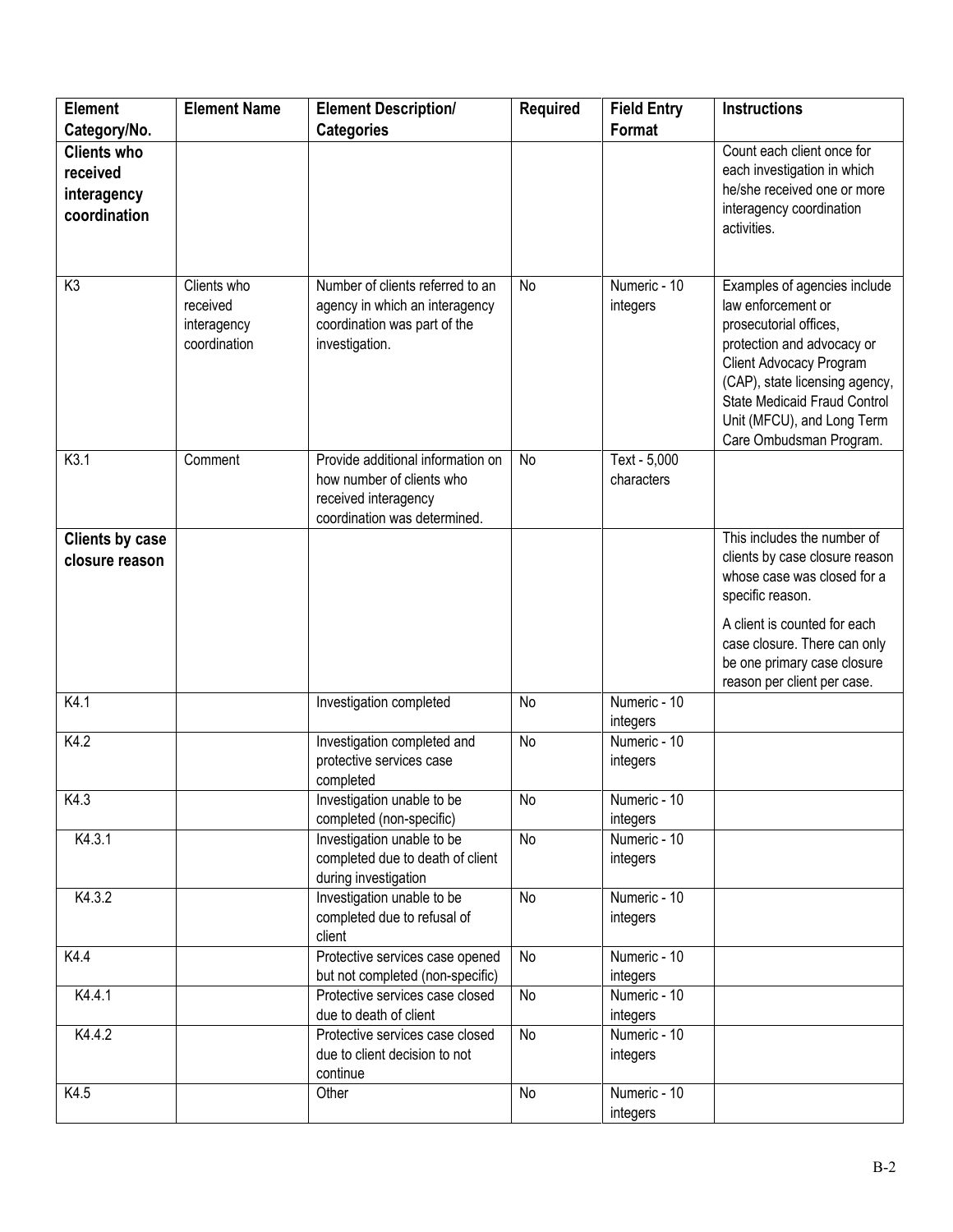| <b>Element</b> | <b>Element Name</b> | <b>Element Description/</b>       | <b>Required</b> | <b>Field Entry</b> | <b>Instructions</b> |
|----------------|---------------------|-----------------------------------|-----------------|--------------------|---------------------|
| Category/No.   |                     | <b>Categories</b>                 |                 | Format             |                     |
| K4.6           |                     | Unknown                           | No              | Numeric - 10       |                     |
|                |                     |                                   |                 | integers           |                     |
| K4.7           | Comment             | Provide additional information on | N <sub>0</sub>  | Text - 5,000       |                     |
|                |                     | how number of clients by case     |                 | characters         |                     |
|                |                     | closure reason was determined.    |                 |                    |                     |

### **Table 3–Victims**

| <b>Element</b>                        | <b>Element Name</b>            | <b>Element Description/</b>                                                                                    | <b>Required</b> | <b>Field Entry</b>         | <b>Instructions</b>                                                                                                                                                                                                                                                                                                  |
|---------------------------------------|--------------------------------|----------------------------------------------------------------------------------------------------------------|-----------------|----------------------------|----------------------------------------------------------------------------------------------------------------------------------------------------------------------------------------------------------------------------------------------------------------------------------------------------------------------|
| Category/No.                          |                                | <b>Categories</b>                                                                                              |                 | Format                     |                                                                                                                                                                                                                                                                                                                      |
| <b>Clients found</b><br>to be victims |                                |                                                                                                                |                 |                            | A victim is counted once for<br>each investigation in which a<br>maltreatment was<br>substantiated, no matter how<br>many maltreatments were<br>substantiated.                                                                                                                                                       |
| K5                                    | Clients found to be<br>victims | Number of victims in which at<br>least one maltreatment<br>disposition was substantiated<br>per investigation. | Yes             | Numeric - 10<br>integers   |                                                                                                                                                                                                                                                                                                                      |
| K <sub>5.1</sub>                      | Comment                        | Provide additional information on<br>how number of victims was<br>determined.                                  | No              | Text - 5,000<br>characters |                                                                                                                                                                                                                                                                                                                      |
| <b>Victims by Age</b>                 |                                |                                                                                                                |                 |                            | The victim's age is computed<br>by subtracting the client's date<br>of birth from the investigation<br>start date. An estimated age<br>can be used.<br>The victim's age is counted<br>once per each investigation in<br>which the client was found to<br>be a victim.<br>Age could differ between<br>investigations. |
| K6.1                                  |                                | 18-24 years                                                                                                    | <b>No</b>       | Numeric - 10<br>integers   |                                                                                                                                                                                                                                                                                                                      |
| K6.2                                  |                                | 25-29 years                                                                                                    | <b>No</b>       | Numeric - 10<br>integers   |                                                                                                                                                                                                                                                                                                                      |
| K6.3                                  |                                | 30-34 years                                                                                                    | No              | Numeric - 10<br>integers   |                                                                                                                                                                                                                                                                                                                      |
| K6.4                                  |                                | 35-39 years                                                                                                    | <b>No</b>       | Numeric - 10<br>integers   |                                                                                                                                                                                                                                                                                                                      |
| K6.5                                  |                                | 40-44 years                                                                                                    | <b>No</b>       | Numeric - 10<br>integers   |                                                                                                                                                                                                                                                                                                                      |
| K6.6                                  |                                | 45-49 years                                                                                                    | <b>No</b>       | Numeric - 10<br>integers   |                                                                                                                                                                                                                                                                                                                      |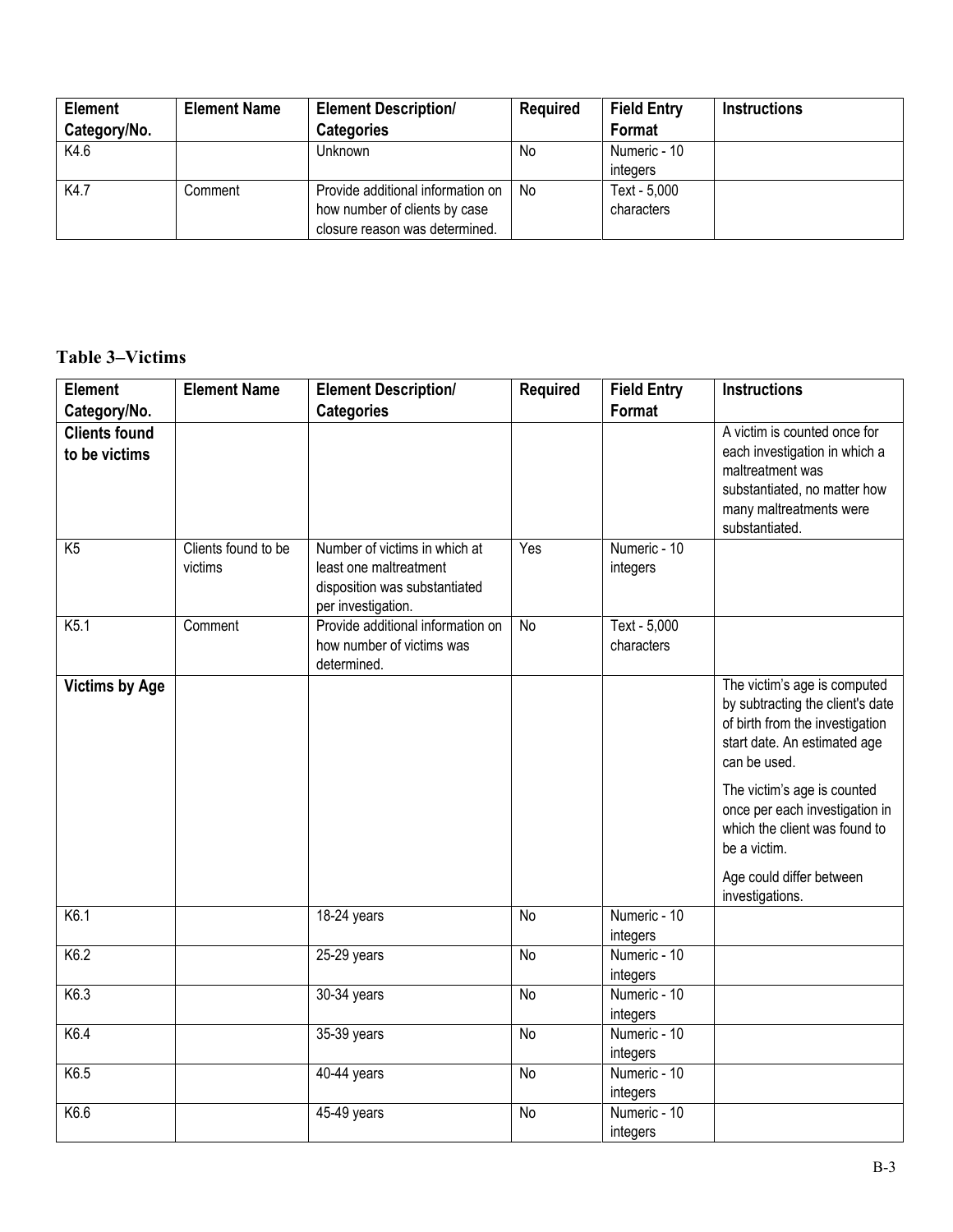| <b>Element</b>    | <b>Element Name</b> | <b>Element Description/</b>       | <b>Required</b> | <b>Field Entry</b> | <b>Instructions</b>                                              |
|-------------------|---------------------|-----------------------------------|-----------------|--------------------|------------------------------------------------------------------|
| Category/No.      |                     | <b>Categories</b>                 |                 | Format             |                                                                  |
| K6.7              |                     | 50-54 years                       | <b>No</b>       | Numeric - 10       |                                                                  |
|                   |                     |                                   |                 | integers           |                                                                  |
| K6.8              |                     | 55-59 years                       | No              | Numeric - 10       |                                                                  |
|                   |                     |                                   |                 | integers           |                                                                  |
| K6.9              |                     | 60-64 years                       | No              | Numeric - 10       |                                                                  |
|                   |                     |                                   |                 | integers           |                                                                  |
| K6.10             |                     | 65-69 years                       | No              | Numeric - 10       |                                                                  |
|                   |                     |                                   |                 | integers           |                                                                  |
| K6.11             |                     | 70-74 years                       | No              | Numeric - 10       |                                                                  |
|                   |                     |                                   |                 | integers           |                                                                  |
| K6.12             |                     | $75-79$ years                     | <b>No</b>       | Numeric - 10       |                                                                  |
|                   |                     |                                   |                 | integers           |                                                                  |
| K6.13             |                     | $80-84$ years                     | No              | Numeric - 10       |                                                                  |
|                   |                     |                                   |                 | integers           |                                                                  |
| K6.14             |                     | 85-90 years                       | <b>No</b>       | Numeric - 10       |                                                                  |
|                   |                     |                                   |                 | integers           |                                                                  |
| K6.15             |                     | 90 and older                      | No              | Numeric - 10       |                                                                  |
|                   |                     |                                   |                 | integers           |                                                                  |
| K6.16             |                     | Unknown                           | No              | Numeric - 10       |                                                                  |
|                   |                     |                                   |                 | integers           |                                                                  |
| K6.17             | Comment             | Provide additional information on | No              | Text - 5,000       |                                                                  |
|                   |                     | how age was computed.             |                 | characters         |                                                                  |
| Victims by        |                     |                                   |                 |                    | A multiracial victim is counted<br>for each race identified. For |
| race              |                     |                                   |                 |                    | example, if the victim is Asian                                  |
|                   |                     |                                   |                 |                    | and White, the victim should                                     |
|                   |                     |                                   |                 |                    | be counted in both race                                          |
|                   |                     |                                   |                 |                    | categories. If specific races                                    |
|                   |                     |                                   |                 |                    | cannot be identified for the                                     |
|                   |                     |                                   |                 |                    | multiracial victim, the victim is                                |
|                   |                     |                                   |                 |                    | counted in "other" category.                                     |
| K7.1              |                     | American Indian or Alaska         | <b>No</b>       | Numeric - 10       |                                                                  |
|                   |                     | Native                            |                 | integers           |                                                                  |
| K7.2              |                     | Asian                             | $\overline{N}$  | Numeric - 10       |                                                                  |
|                   |                     |                                   |                 | integers           |                                                                  |
| K7.3              |                     | <b>Black or African American</b>  | No              | Numeric - 10       |                                                                  |
|                   |                     |                                   |                 | integers           |                                                                  |
| K7.4              |                     | Native Hawaiian or Other Pacific  | <b>No</b>       | Numeric - 10       |                                                                  |
|                   |                     | Islander                          |                 | integers           |                                                                  |
| K7.5              |                     | White                             | No              | Numeric - 10       |                                                                  |
|                   |                     |                                   |                 | integers           |                                                                  |
| K7.6              |                     | Other                             | <b>No</b>       | Numeric - 10       |                                                                  |
|                   |                     |                                   |                 | integers           |                                                                  |
| K7.7              |                     | Unknown                           | <b>No</b>       | Numeric - 10       |                                                                  |
|                   |                     |                                   |                 | integers           |                                                                  |
| K7.8              | Comment             | Provide additional information on | No              | Text - 5,000       |                                                                  |
|                   |                     | how number of victims by race     |                 | characters         |                                                                  |
|                   |                     | was determined.                   |                 |                    |                                                                  |
| <b>Victims by</b> |                     |                                   |                 |                    | Count each victim once per                                       |
| ethnicity         |                     |                                   |                 |                    | investigation.                                                   |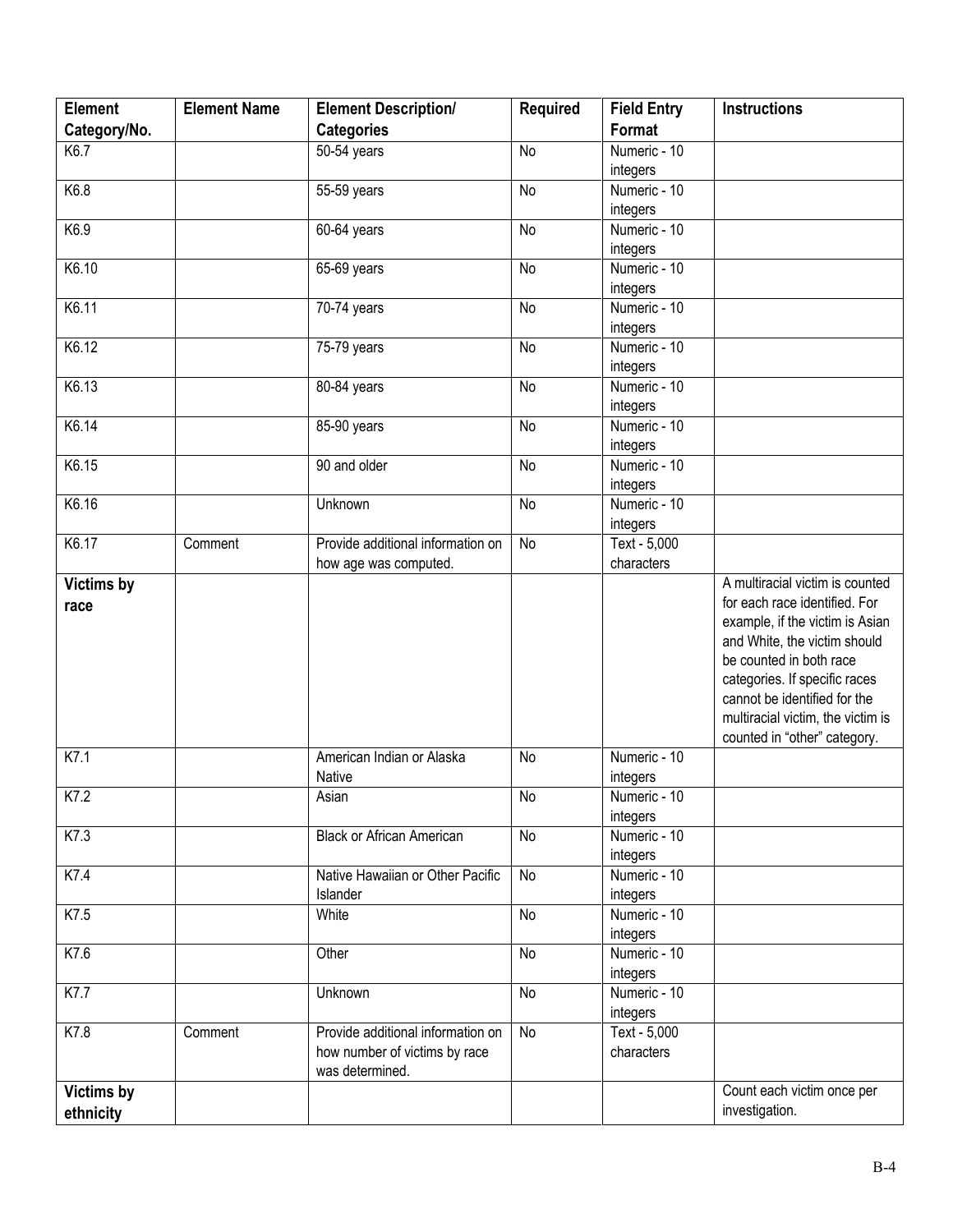| <b>Element</b>                       | <b>Element Name</b> | <b>Element Description/</b>       | <b>Required</b> | <b>Field Entry</b> | <b>Instructions</b>                                          |
|--------------------------------------|---------------------|-----------------------------------|-----------------|--------------------|--------------------------------------------------------------|
| Category/No.                         |                     | <b>Categories</b>                 |                 | Format             |                                                              |
| K8.1                                 |                     | Hispanic, Latino/a, or Spanish    | <b>No</b>       | Numeric-10         |                                                              |
|                                      |                     |                                   |                 | integers           |                                                              |
| K8.2                                 |                     | Not Hispanic, Latino/a, or        | No              | Numeric - 10       |                                                              |
|                                      |                     | Spanish                           |                 | integers           |                                                              |
| K8.3                                 |                     | Unknown                           | No              | Numeric - 10       |                                                              |
|                                      |                     |                                   |                 | integers           |                                                              |
| K8.4                                 | Comment             | Provide additional information on | No              | $Text - 5,000$     |                                                              |
|                                      |                     | how number of victims by          |                 | characters         |                                                              |
|                                      |                     | ethnicity was determined.         |                 |                    |                                                              |
| <b>Victims by</b><br>gender identity |                     |                                   |                 |                    | Count each victim once per<br>investigation.                 |
| K9.1                                 |                     | Male                              | <b>No</b>       | Numeric - 10       |                                                              |
|                                      |                     |                                   |                 | integers           |                                                              |
| K9.2                                 |                     | Female                            | <b>No</b>       | Numeric - 10       |                                                              |
|                                      |                     |                                   |                 | integers           |                                                              |
| K9.3                                 |                     | <b>Transgender Male</b>           | <b>No</b>       | Numeric - 10       |                                                              |
|                                      |                     |                                   |                 | integers           |                                                              |
| K9.4                                 |                     | <b>Transgender Female</b>         | <b>No</b>       | Numeric - 10       |                                                              |
|                                      |                     |                                   |                 | integers           |                                                              |
| K9.5                                 |                     | Nonbinary                         | <b>No</b>       | Numeric - 10       |                                                              |
|                                      |                     |                                   |                 | integers           |                                                              |
| K9.6                                 |                     | Other                             | <b>No</b>       | Numeric - 10       |                                                              |
|                                      |                     |                                   |                 | integers           |                                                              |
| K9.7                                 |                     | Unknown                           | <b>No</b>       | Numeric - 10       |                                                              |
|                                      |                     |                                   |                 | integers           |                                                              |
| K9.5                                 | Comment             | Provide additional information on | No              | Text - 5,000       |                                                              |
|                                      |                     | how number of victims by          |                 | characters         |                                                              |
|                                      |                     | gender was determined.            |                 |                    |                                                              |
| <b>Victims</b>                       |                     |                                   |                 |                    | A victim is counted once per                                 |
| receiving                            |                     |                                   |                 |                    | investigation in which he/she<br>received one or more        |
| benefits                             |                     |                                   |                 |                    | benefits.                                                    |
| K10                                  | Victims who         | Number of victims who received    | <b>No</b>       | Numeric - 10       | The types of benefits include                                |
|                                      | received one or     | one or more federal and/or state  |                 |                    | but are not limited to:                                      |
|                                      | more benefits       | benefits.                         |                 | integers           | Medicaid, Medicare, public                                   |
|                                      |                     |                                   |                 |                    | subsidized housing, Social                                   |
|                                      |                     |                                   |                 |                    |                                                              |
|                                      |                     |                                   |                 |                    | Security Disability Insurance,<br>Social Security retirement |
|                                      |                     |                                   |                 |                    | benefits, Supplemental                                       |
|                                      |                     |                                   |                 |                    | Security Income, Temporary                                   |
|                                      |                     |                                   |                 |                    | Assistance for Needy                                         |
|                                      |                     |                                   |                 |                    | Families, and veterans'                                      |
|                                      |                     |                                   |                 |                    | disabled benefits.                                           |
| K10.1                                | Comment             | Provide additional information on | No              | Text - 5,000       |                                                              |
|                                      |                     | how number of victims by receipt  |                 | characters         |                                                              |
|                                      |                     | of benefits was determined.       |                 |                    |                                                              |
| <b>Victims with</b>                  |                     |                                   |                 |                    | A victim is counted once per                                 |
| disabilities                         |                     |                                   |                 |                    | investigation in which he/she                                |
|                                      |                     |                                   |                 |                    | was identified as having one                                 |
|                                      |                     |                                   |                 |                    | or more disabilities.                                        |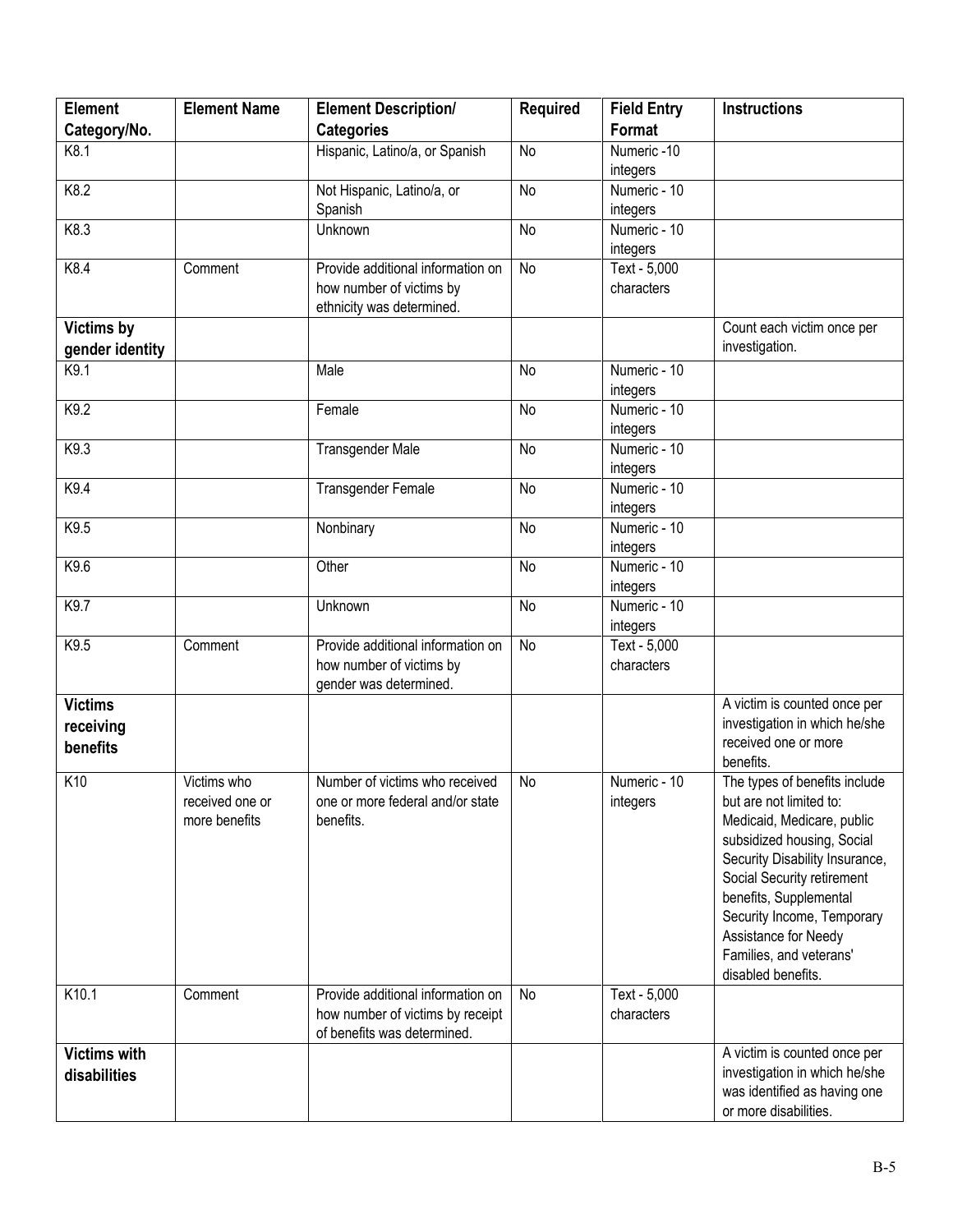| <b>Element</b>                                  | <b>Element Name</b>                                                              | <b>Element Description/</b>                                                                                    | <b>Required</b> | <b>Field Entry</b>         | <b>Instructions</b>                                                                                                                                                                                                                                  |
|-------------------------------------------------|----------------------------------------------------------------------------------|----------------------------------------------------------------------------------------------------------------|-----------------|----------------------------|------------------------------------------------------------------------------------------------------------------------------------------------------------------------------------------------------------------------------------------------------|
| Category/No.                                    |                                                                                  | <b>Categories</b>                                                                                              |                 | Format                     |                                                                                                                                                                                                                                                      |
| K11                                             | Victims with one or                                                              | Number of victims with one or                                                                                  | No              | Numeric - 10               |                                                                                                                                                                                                                                                      |
|                                                 | more disabilities                                                                | more disabilities.                                                                                             |                 | integers                   |                                                                                                                                                                                                                                                      |
| K11.1                                           | Comment                                                                          | Provide additional information on<br>how number of victims with one<br>or more disabilities was<br>determined. | <b>No</b>       | Text - 5,000<br>characters |                                                                                                                                                                                                                                                      |
| <b>Victims with</b><br>behavioral<br>conditions |                                                                                  |                                                                                                                |                 |                            | A victim is counted once per<br>investigation in which he/she<br>was screened as having one<br>or more behavioral conditions.                                                                                                                        |
| K12                                             | Victims with one or<br>more screened or<br>diagnosed<br>behavioral<br>conditions | Number of victims with one or<br>more screened or diagnosed<br>behavioral conditions.                          | No              | Numeric - 10<br>integers   | The types of diagnoses<br>include, but are not limited to:<br>alcohol use disorder, anxiety,<br>bipolar disorder, dementia,<br>depression, schizophrenia<br>and other psychotic disorders,<br>substance use disorder, and<br>traumatic brain injury. |
| K12.1                                           | Comment                                                                          | Provide additional information on<br>how number of victims with a<br>behavioral condition was<br>determined.   | No              | Text - 5,000<br>characters |                                                                                                                                                                                                                                                      |
| <b>Victims by</b><br>maltreatment<br>type       |                                                                                  |                                                                                                                |                 |                            | A victim is counted each time<br>he/she was substantiated as a<br>victim of a specific<br>maltreatment type.<br>For example, if a person was                                                                                                         |
|                                                 |                                                                                  |                                                                                                                |                 |                            | found to be a victim of neglect<br>in two investigations, the<br>count for neglect would be<br>two for that victim.                                                                                                                                  |
| K13.1                                           |                                                                                  | Abandonment                                                                                                    | No              | Numeric - 10<br>integers   |                                                                                                                                                                                                                                                      |
| K13.2                                           |                                                                                  | Emotional abuse                                                                                                | No              | Numeric - 10<br>integers   |                                                                                                                                                                                                                                                      |
| K13.3                                           |                                                                                  | Exploitation (non-specific)                                                                                    | No              | Numeric - 10<br>integers   |                                                                                                                                                                                                                                                      |
| K13.3.1                                         |                                                                                  | Financial exploitation                                                                                         | No              | Numeric - 10<br>integers   |                                                                                                                                                                                                                                                      |
| K13.3.2                                         |                                                                                  | Other exploitation                                                                                             | No              | Numeric - 10<br>integers   |                                                                                                                                                                                                                                                      |
| K13.4                                           |                                                                                  | Neglect                                                                                                        | No              | Numeric - 10<br>integers   |                                                                                                                                                                                                                                                      |
| K13.5                                           |                                                                                  | Physical abuse                                                                                                 | No              | Numeric - 10<br>integers   |                                                                                                                                                                                                                                                      |
| K13.6                                           |                                                                                  | Sexual abuse                                                                                                   | No              | Numeric - 10<br>integers   |                                                                                                                                                                                                                                                      |
| K13.7                                           |                                                                                  | Suspicious death                                                                                               | No              | Numeric - 10<br>integers   |                                                                                                                                                                                                                                                      |
| K13.8                                           |                                                                                  | Self-neglect                                                                                                   | No              | Numeric - 10<br>integers   |                                                                                                                                                                                                                                                      |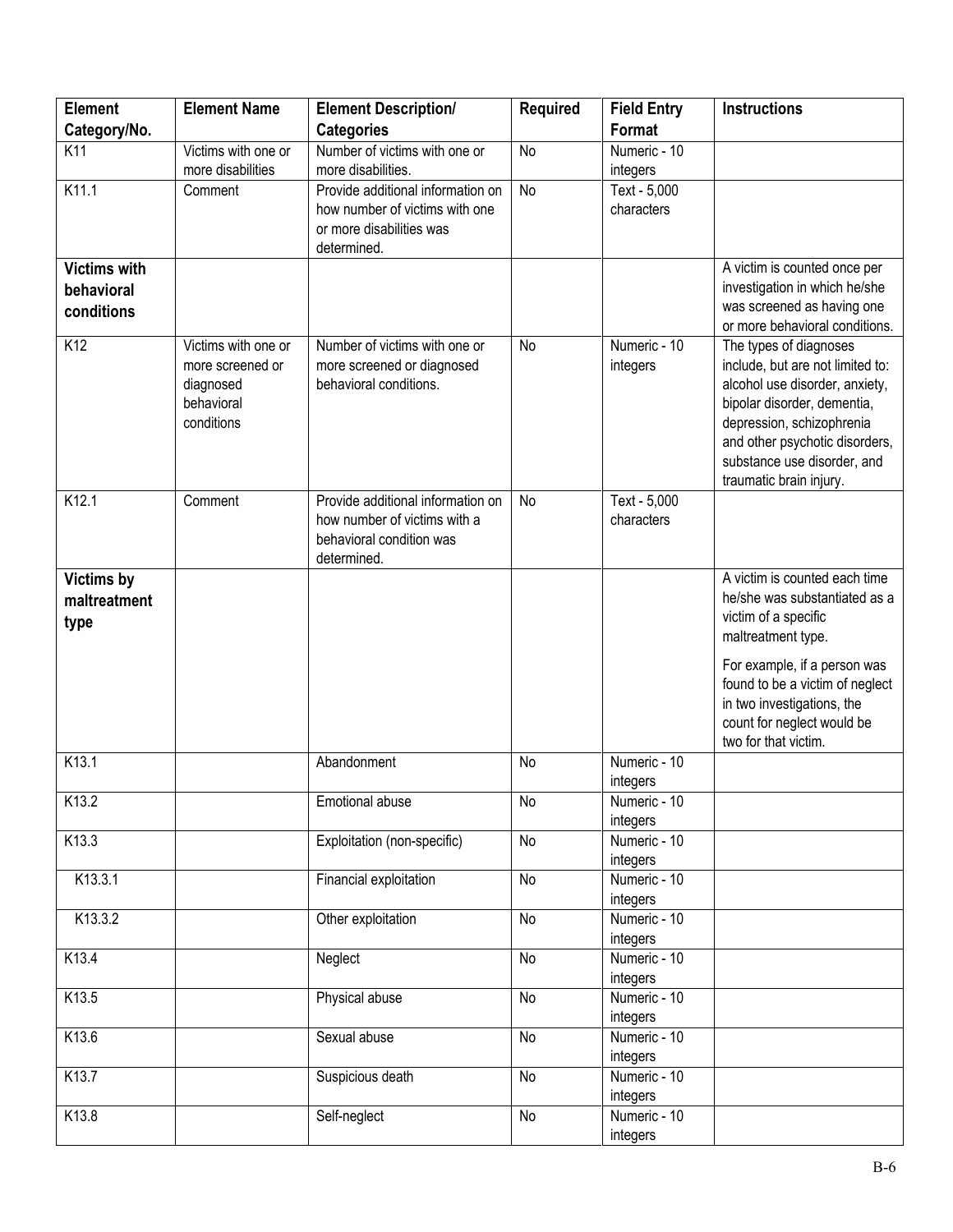| <b>Element</b>      | <b>Element Name</b>  | <b>Element Description/</b>                                       | <b>Required</b> | <b>Field Entry</b>         | <b>Instructions</b>             |
|---------------------|----------------------|-------------------------------------------------------------------|-----------------|----------------------------|---------------------------------|
| Category/No.        |                      | <b>Categories</b>                                                 |                 | <b>Format</b>              |                                 |
| K13.9               |                      | Other                                                             | No              | Numeric - 10               |                                 |
|                     |                      |                                                                   |                 | integers                   |                                 |
| K13.10              |                      | Unknown                                                           | No              | Numeric - 10               |                                 |
|                     |                      |                                                                   |                 | integers                   |                                 |
| K13.11              | Comment              | Provide additional information on                                 | No              | Text - 5,000               |                                 |
|                     |                      | how number of victims by                                          |                 | characters                 |                                 |
|                     |                      | maltreatment type was<br>determined.                              |                 |                            |                                 |
| <b>Victims with</b> |                      |                                                                   |                 |                            | A victim is counted once per    |
| guardian or         |                      |                                                                   |                 |                            | investigation in which he/she   |
| conservator         |                      |                                                                   |                 |                            | was screened as having one      |
|                     |                      |                                                                   |                 |                            | or more guardians or            |
|                     |                      |                                                                   |                 |                            | conservators.                   |
| K14                 | Victims with         | Number of victims with guardian                                   | <b>No</b>       | Numeric - 10               |                                 |
|                     | guardian or          | or conservator at start of                                        |                 | integers                   |                                 |
|                     | conservator at start | investigation.                                                    |                 |                            |                                 |
|                     | of investigation     |                                                                   |                 |                            |                                 |
| K14.1               | Comment              | Provide additional information on                                 | <b>No</b>       | Text - 5,000<br>characters |                                 |
|                     |                      | how number of victims by one or<br>more guardians or conservators |                 |                            |                                 |
|                     |                      | was determined.                                                   |                 |                            |                                 |
| Victims who         |                      |                                                                   |                 |                            | A victim is counted once per    |
| received or         |                      |                                                                   |                 |                            | investigation in which he/she   |
| were referred       |                      |                                                                   |                 |                            | received or was referred for    |
| for services        |                      |                                                                   |                 |                            | one or more services.           |
|                     |                      |                                                                   |                 |                            | If a client received multiple   |
|                     |                      |                                                                   |                 |                            | services and also was           |
|                     |                      |                                                                   |                 |                            | referred for multiple services  |
|                     |                      |                                                                   |                 |                            | in one investigation, he/she is |
| K <sub>15</sub>     | Victims who          | Number of victims who received                                    | <b>No</b>       | Numeric - 10               | counted only once.              |
|                     | received services or | services or were referred for                                     |                 | integers                   |                                 |
|                     | were referred for    | services by APS.                                                  |                 |                            |                                 |
|                     | services by APS      |                                                                   |                 |                            |                                 |
| K15.1               | Comment              | Provide additional information on                                 | $\overline{N}$  | Text - 5,000               |                                 |
|                     |                      | how number of victims by                                          |                 | characters                 |                                 |
|                     |                      | services was determined.                                          |                 |                            |                                 |

## **Table 4–Perpetrators**

| <b>Element</b>            | <b>Element</b> | <b>Element Description/</b> | <b>Required</b> | <b>Field Entry</b>       | <b>Instructions</b>                                                                                   |
|---------------------------|----------------|-----------------------------|-----------------|--------------------------|-------------------------------------------------------------------------------------------------------|
| Category/No.              | <b>Name</b>    | <b>Categories</b>           |                 | Format                   |                                                                                                       |
| <b>Total Perpetrators</b> |                |                             | No              | Numeric - 10<br>integers | Perpetrators should exclude<br>"self-perpetrators" in cases<br>with only self-neglect<br>allegations. |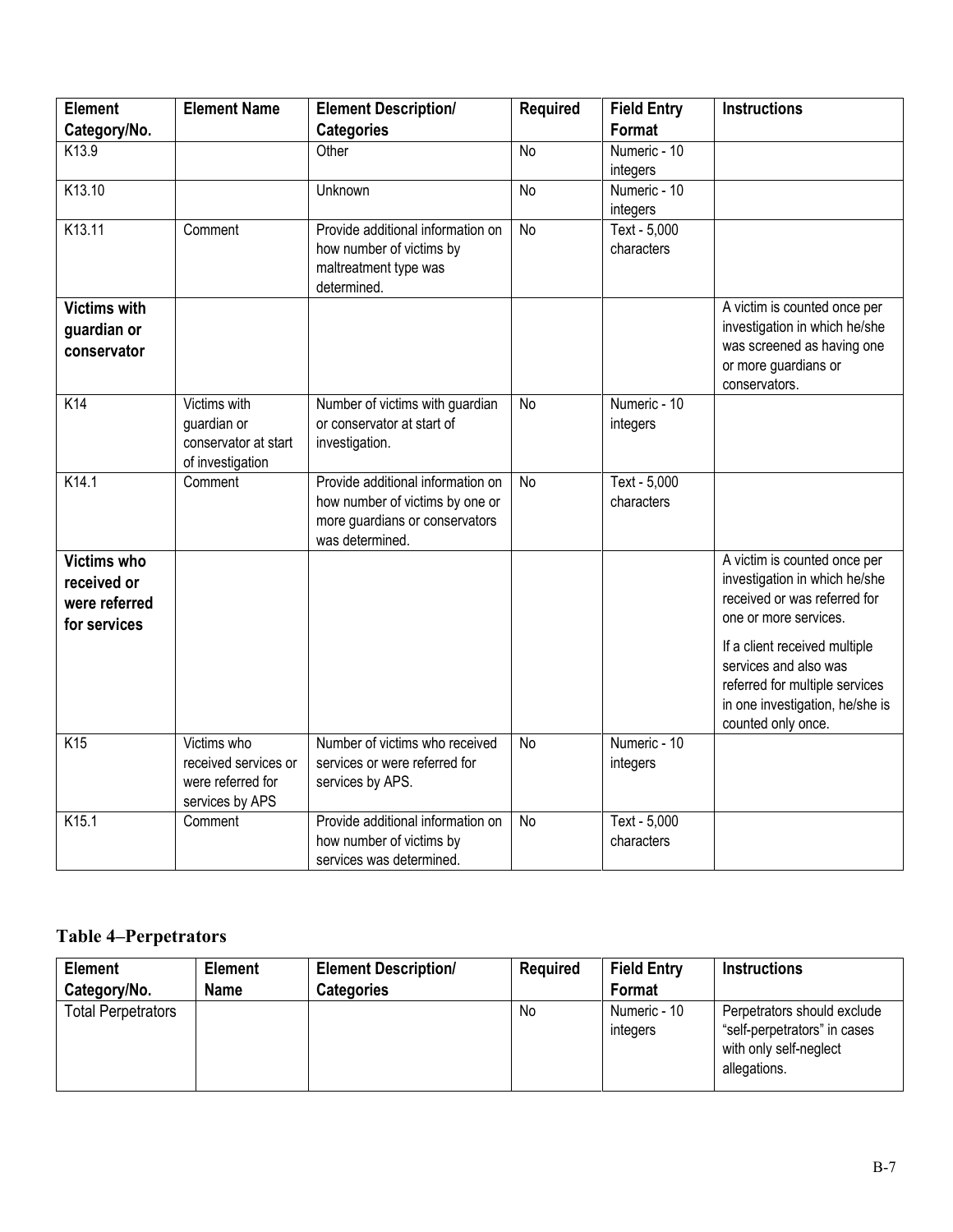| <b>Element</b>  | Element     | <b>Element Description/</b>       | <b>Required</b> | <b>Field Entry</b> | <b>Instructions</b>             |
|-----------------|-------------|-----------------------------------|-----------------|--------------------|---------------------------------|
| Category/No.    | <b>Name</b> | <b>Categories</b>                 |                 | Format             |                                 |
| Perpetrators by |             |                                   |                 |                    | The perpetrator age is          |
| age             |             |                                   |                 |                    | computed by subtracting the     |
|                 |             |                                   |                 |                    | person's date of birth from the |
|                 |             |                                   |                 |                    | investigation start date. An    |
|                 |             |                                   |                 |                    | estimated age can be used.      |
|                 |             |                                   |                 |                    | Count each perpetrator once     |
|                 |             |                                   |                 |                    | per client per investigation.   |
|                 |             |                                   |                 |                    |                                 |
|                 |             |                                   |                 |                    | If a person was the             |
|                 |             |                                   |                 |                    | perpetrator of two clients in   |
|                 |             |                                   |                 |                    | one investigation, the person   |
|                 |             |                                   |                 |                    | is counted twice.               |
| K16.1           |             | 17 and younger                    | <b>No</b>       | Numeric - 10       |                                 |
|                 |             |                                   |                 | integers           |                                 |
| K16.2           |             | 18-24 years                       | <b>No</b>       | Numeric - 10       |                                 |
|                 |             |                                   |                 | integers           |                                 |
| K16.3           |             | 25-29 years                       | <b>No</b>       | Numeric - 10       |                                 |
|                 |             |                                   |                 | integers           |                                 |
| K16.4           |             | $30-34$ years                     | No              | Numeric - 10       |                                 |
|                 |             |                                   |                 | integers           |                                 |
| K16.5           |             | 35-39 years                       | <b>No</b>       | Numeric - 10       |                                 |
|                 |             |                                   |                 | integers           |                                 |
| K16.6           |             | 40-44 years                       | <b>No</b>       | Numeric - 10       |                                 |
|                 |             |                                   |                 | integers           |                                 |
| K16.7           |             | 45-49 years                       | <b>No</b>       | Numeric - 10       |                                 |
|                 |             |                                   |                 | integers           |                                 |
| K16.8           |             | 50-54 years                       | No              | Numeric - 10       |                                 |
|                 |             |                                   |                 | integers           |                                 |
| K16.9           |             | 55-59 years                       | <b>No</b>       | Numeric - 10       |                                 |
|                 |             |                                   |                 | integers           |                                 |
| K16.10          |             | 60-64 years                       | <b>No</b>       | Numeric - 10       |                                 |
|                 |             |                                   |                 | integers           |                                 |
| K16.11          |             | 65-69 years                       | No              | Numeric - 10       |                                 |
|                 |             |                                   |                 | integers           |                                 |
| K16.12          |             | 70-74 years                       | No              | Numeric - 10       |                                 |
|                 |             |                                   |                 | integers           |                                 |
| K16.13          |             | 75-79 years                       | No              | Numeric - 10       |                                 |
|                 |             |                                   |                 | integers           |                                 |
| K16.14          |             | 80-84 years                       | No              | Numeric - 10       |                                 |
|                 |             |                                   |                 | integers           |                                 |
| K16.15          |             | 85-90 years                       | No              | Numeric - 10       |                                 |
|                 |             |                                   |                 | integers           |                                 |
| K16.16          |             | 90 and older                      | No              | Numeric - 10       |                                 |
|                 |             |                                   |                 | integers           |                                 |
| K16.17          |             | Unknown                           | No              | Numeric - 10       |                                 |
|                 |             |                                   |                 | integers           |                                 |
| K16.18          | Comment     | Provide additional information on | No              | Text - 5,000       |                                 |
|                 |             | how number of perpetrators by     |                 | characters         |                                 |
|                 |             | age was determined.               |                 |                    |                                 |
| Perpetrators by |             |                                   |                 |                    |                                 |
| gender identity |             |                                   |                 |                    |                                 |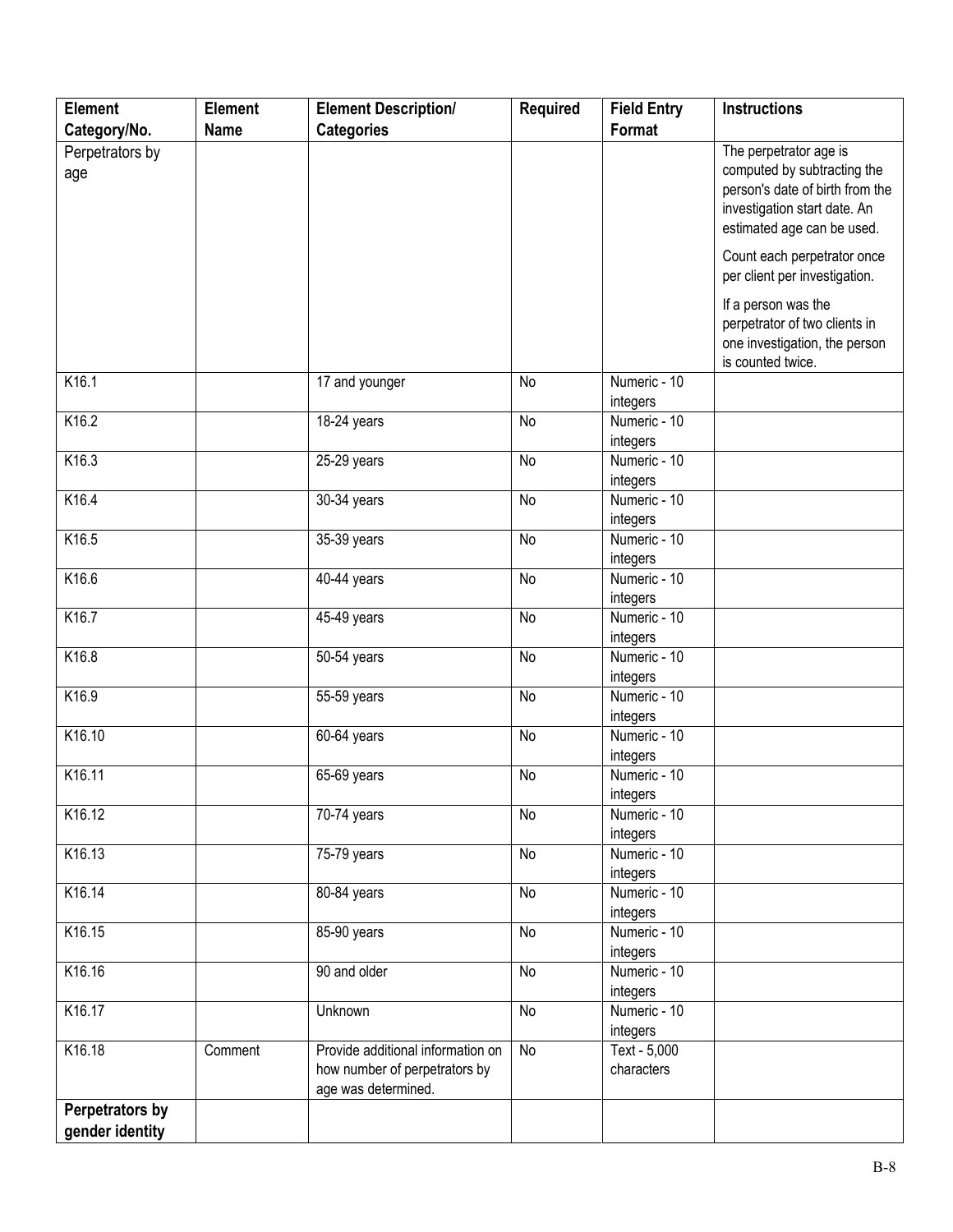| <b>Element</b>           | <b>Element</b>  | <b>Element Description/</b>       | <b>Required</b> | <b>Field Entry</b> | <b>Instructions</b>                                  |
|--------------------------|-----------------|-----------------------------------|-----------------|--------------------|------------------------------------------------------|
| Category/No.             | <b>Name</b>     | <b>Categories</b>                 |                 | Format             |                                                      |
| K17.1                    |                 | Male                              | <b>No</b>       | Numeric - 10       |                                                      |
|                          |                 |                                   |                 | integers           |                                                      |
| K17.2                    |                 | Female                            | <b>No</b>       | Numeric - 10       |                                                      |
|                          |                 |                                   |                 | integers           |                                                      |
| K17.3                    |                 | Transgender Male                  | No              | Numeric - 10       |                                                      |
|                          |                 |                                   |                 | integers           |                                                      |
| KI 7.4                   |                 | <b>Transgender Female</b>         | No              | Numeric - 10       |                                                      |
|                          |                 |                                   |                 | integers           |                                                      |
| KI 7.5                   |                 | Nonbinary                         | <b>No</b>       | Numeric - 10       |                                                      |
|                          |                 |                                   |                 | integers           |                                                      |
| KI 7.6                   |                 | Other                             | No              | Numeric - 10       |                                                      |
|                          |                 |                                   |                 | integers           |                                                      |
| K17.7                    |                 | Unknown                           | No              | Numeric - 10       |                                                      |
|                          |                 |                                   |                 | integers           |                                                      |
| K17.8                    | Comment         | Provide additional information on | No              | Text - 5,000       |                                                      |
|                          |                 | how number of perpetrators by     |                 | characters         |                                                      |
|                          |                 | gender was determined.            |                 |                    |                                                      |
| Perpetrators with        |                 |                                   |                 |                    | Count each perpetrator once                          |
| kinship                  |                 |                                   |                 |                    | per client per investigation.                        |
| relationship             |                 |                                   |                 |                    | If a person was the                                  |
|                          |                 |                                   |                 |                    | perpetrator of two clients in                        |
|                          |                 |                                   |                 |                    | one investigation and is                             |
|                          |                 |                                   |                 |                    | related to one victim and not                        |
|                          |                 |                                   |                 |                    | the second, the perpetrator is                       |
|                          |                 |                                   |                 |                    | counted only once.                                   |
| K18                      | Perpetrators    | Number of perpetrators related    | <b>No</b>       | Numeric - 10       |                                                      |
|                          | who had a       | to the victim by affinity (blood, |                 | integers           |                                                      |
|                          | kinship         | adoption, marriage, etc.)         |                 |                    |                                                      |
|                          | relationship to |                                   |                 |                    |                                                      |
|                          | the victim      |                                   |                 |                    |                                                      |
| K18.1                    | Comment         | Provide additional information on | <b>No</b>       | Text - 5,000       |                                                      |
|                          |                 | how number of perpetrators by     |                 | characters         |                                                      |
|                          |                 | kinship relationship was          |                 |                    |                                                      |
|                          |                 | determined.                       |                 |                    |                                                      |
| <b>Perpetrators with</b> |                 |                                   |                 |                    | Count each perpetrator once                          |
| association to           |                 |                                   |                 |                    | per client per investigation.                        |
| victim                   |                 |                                   |                 |                    | If a person was the<br>perpetrator of two clients in |
|                          |                 |                                   |                 |                    | one investigation and has one                        |
|                          |                 |                                   |                 |                    | or more caregiving                                   |
|                          |                 |                                   |                 |                    | relationships to one victim and                      |
|                          |                 |                                   |                 |                    | not the second, the                                  |
|                          |                 |                                   |                 |                    | perpetrator is counted only                          |
|                          |                 |                                   |                 |                    | once.                                                |
| K19                      | Perpetrators    | Number of perpetrators with one   | <b>No</b>       | Numeric - 10       |                                                      |
|                          | who had one or  | or more caregiving relationships  |                 | integers           |                                                      |
|                          | more            | to the victim.                    |                 |                    |                                                      |
|                          | associations to |                                   |                 |                    |                                                      |
|                          | victim          |                                   |                 |                    |                                                      |